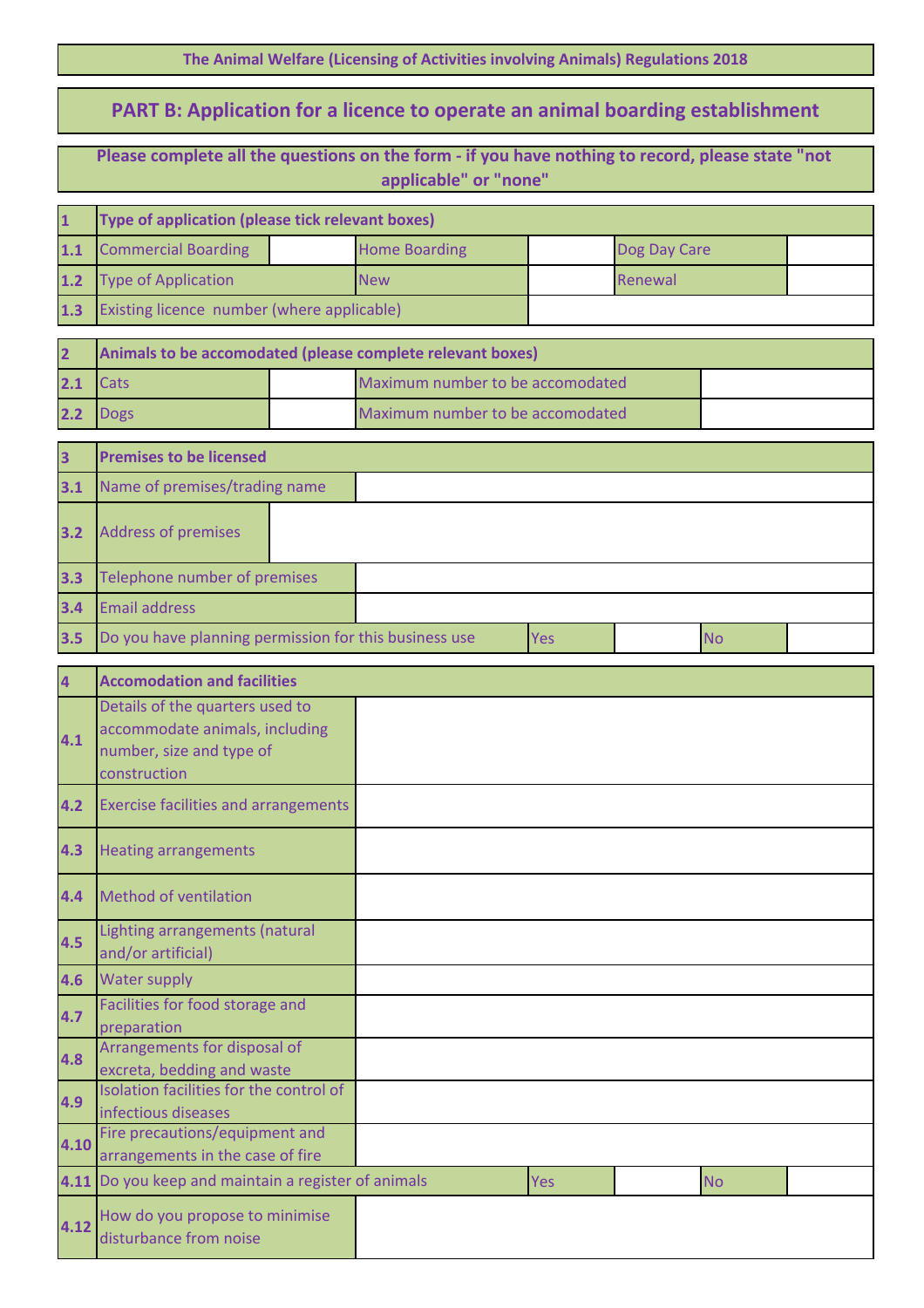| 5   | <b>Veterinary surgeon</b> |  |  |
|-----|---------------------------|--|--|
| 5.1 | <b>Name</b>               |  |  |
| 5.2 | <b>Company Name</b>       |  |  |
| 5.3 | <b>Address</b>            |  |  |
| 5.4 | Telephone number          |  |  |
| 5.5 | <b>Email address</b>      |  |  |

| $6\overline{6}$ | <b>Emergency key holder</b>         |  |     |  |           |  |
|-----------------|-------------------------------------|--|-----|--|-----------|--|
| 6.1             | Do you have an emergency key holder |  | Yes |  | <b>No</b> |  |
| $6.2$           | Name                                |  |     |  |           |  |
| 6.3             | Position/job title                  |  |     |  |           |  |
| 6.4             | <b>Address</b>                      |  |     |  |           |  |
| 6.5             | Daytime telephone number            |  |     |  |           |  |
| 6.6             | Evening telephone number            |  |     |  |           |  |
| 6.7             | <b>Email address</b>                |  |     |  |           |  |

| $\overline{z}$ | <b>Public liability insurance</b>                                         |  |            |  |           |  |
|----------------|---------------------------------------------------------------------------|--|------------|--|-----------|--|
| 7.1            | Do you have public liability insurance                                    |  | <b>Yes</b> |  | <b>No</b> |  |
| 7.2            | Insurance company name                                                    |  |            |  |           |  |
| 7.3            | Policy number                                                             |  |            |  |           |  |
| 7.4            | Period of cover                                                           |  |            |  |           |  |
| 7.5            | Amount of cover (£m)                                                      |  |            |  |           |  |
| 7.6            | If no, please state what steps you<br>are taking to obtain such insurance |  |            |  |           |  |

| 8   | <b>Disqualifications and convictions</b>                                                                   |            |            |           |           |  |
|-----|------------------------------------------------------------------------------------------------------------|------------|------------|-----------|-----------|--|
|     | Has the applicant, or any other person who will have control or management of the establishment, ever been |            |            |           |           |  |
|     | disqualified from                                                                                          |            |            |           |           |  |
| 8.1 | Keeping a pet shop                                                                                         |            | <b>Yes</b> |           | <b>No</b> |  |
| 8.2 | Keeping a dog                                                                                              |            | Yes        |           | <b>No</b> |  |
| 8.3 | Keeping an animal boarding establishment                                                                   | Yes.       |            | <b>No</b> |           |  |
| 8.4 | Keeping a riding establishment                                                                             | <b>Yes</b> |            | <b>No</b> |           |  |
| 8.5 | Having custody of animals                                                                                  | <b>Yes</b> |            | <b>No</b> |           |  |
|     | Has the applicant, or any other person who will have control or management of the establishment            |            |            |           |           |  |
| 8.6 | been convicted of any offences under the Animal Welfare<br><b>Act 2006</b>                                 |            | <b>Yes</b> |           | <b>No</b> |  |
| 8.7 | ever had a licence refused, revoked or cancelled                                                           |            | <b>Yes</b> |           | <b>No</b> |  |
| 8.8 | If yes to any of section 8, please<br>provide details                                                      |            |            |           |           |  |